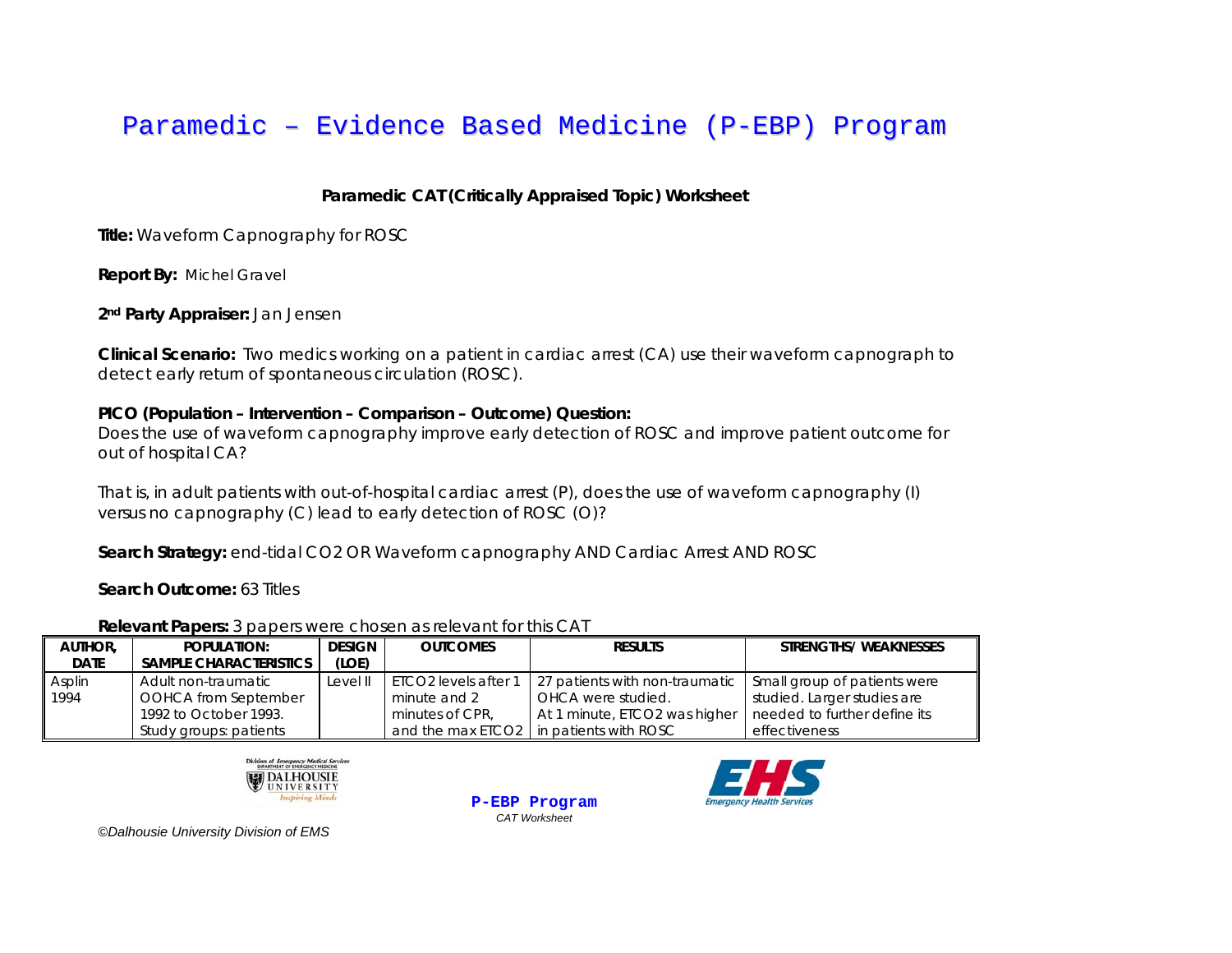|                  | who had ROSC and<br>patients who did not have<br><b>ROSC</b>                                                                                                                                       |          | level attained.                                                                                                                             | compared to those without<br>ROSC (23.0 vs. 13.2, p=0.002).<br>At 2 minutes ETCO2 was also<br>higher in patients with ROSC<br>(26.8 vs. 15.4, p=0.019). The<br>max ETCO2 during CPR was<br>also higher in the ROSC group<br>$(30.8 \text{ vs } 22.7, \text{ p} = 0.0154).$                                                                                                                                                                                                                                                                                                                                                                                                                                                                                                                                                  |                                                                                                                                                                                                                                                    |                      |
|------------------|----------------------------------------------------------------------------------------------------------------------------------------------------------------------------------------------------|----------|---------------------------------------------------------------------------------------------------------------------------------------------|-----------------------------------------------------------------------------------------------------------------------------------------------------------------------------------------------------------------------------------------------------------------------------------------------------------------------------------------------------------------------------------------------------------------------------------------------------------------------------------------------------------------------------------------------------------------------------------------------------------------------------------------------------------------------------------------------------------------------------------------------------------------------------------------------------------------------------|----------------------------------------------------------------------------------------------------------------------------------------------------------------------------------------------------------------------------------------------------|----------------------|
| Eckstein<br>2011 | Adult non-traumatic<br>OOHCA from January 1,<br>2006 to December 31,<br>2007 in Los Angeles CA.<br>Only patients on whom<br>resuscitated efforts were<br>initiated by paramedics<br>were included. | Level II | The primary<br>outcome was<br>ROSC in the field.<br>Regression was<br>used to determine<br>which variables<br>were associated<br>with ROSC. | 3,121 patients were included<br>in the study. 1,689 (54%) were<br>witnessed arrests and 516<br>(17%) were primary VF. The<br>mean initial ETCO2 for all was<br>$18.7$ (95%CI = 18.2-19.3).<br>ROSC was achieved in 695<br>(22%): mean initial ETCO2 27.6<br>$(95\%CI = 26.3-29.0).$<br>Patients who failed to achieve<br>ROSC: mean initial ETCO2 16.0<br>$(95\%CI = 15.5-16.5).$<br>The following were significantly<br>associated with ROSC:<br>- witnessed arrest (OR = $1.51$ ;<br>$95\%CI = 1.07 - 2.12$<br>initial ETCO2 >10 (OR = $4.79$ ;<br>$95\%CI = 3.10-4.42$<br>- ETCO2 falling <25% of<br>baseline (OR = $2.28$ ; $95\%$ Cl =<br>$2.01 - 3.97$ ).<br>The combination of male<br>gender, lack of bystander<br>CPR, unwitnessed arrest, non-<br>VF arrest, initial ETCO2 <10 and<br>ETCO2 falling > 25% was 97% | Inaccuracy of data was possible;<br>hand-written data records were<br>used because electronic<br>downloads was not available at<br>the time. ROSC was used as the<br>primary outcome variable, which<br>is only a surrogate marker of<br>survival. | Deleted:<br>Deleted: |
|                  | Division of Emergency Medical Services<br>DIPARTMENT OF IMERGENCY MEDICINE                                                                                                                         |          |                                                                                                                                             |                                                                                                                                                                                                                                                                                                                                                                                                                                                                                                                                                                                                                                                                                                                                                                                                                             | - 7                                                                                                                                                                                                                                                |                      |





**Emergency Health Services**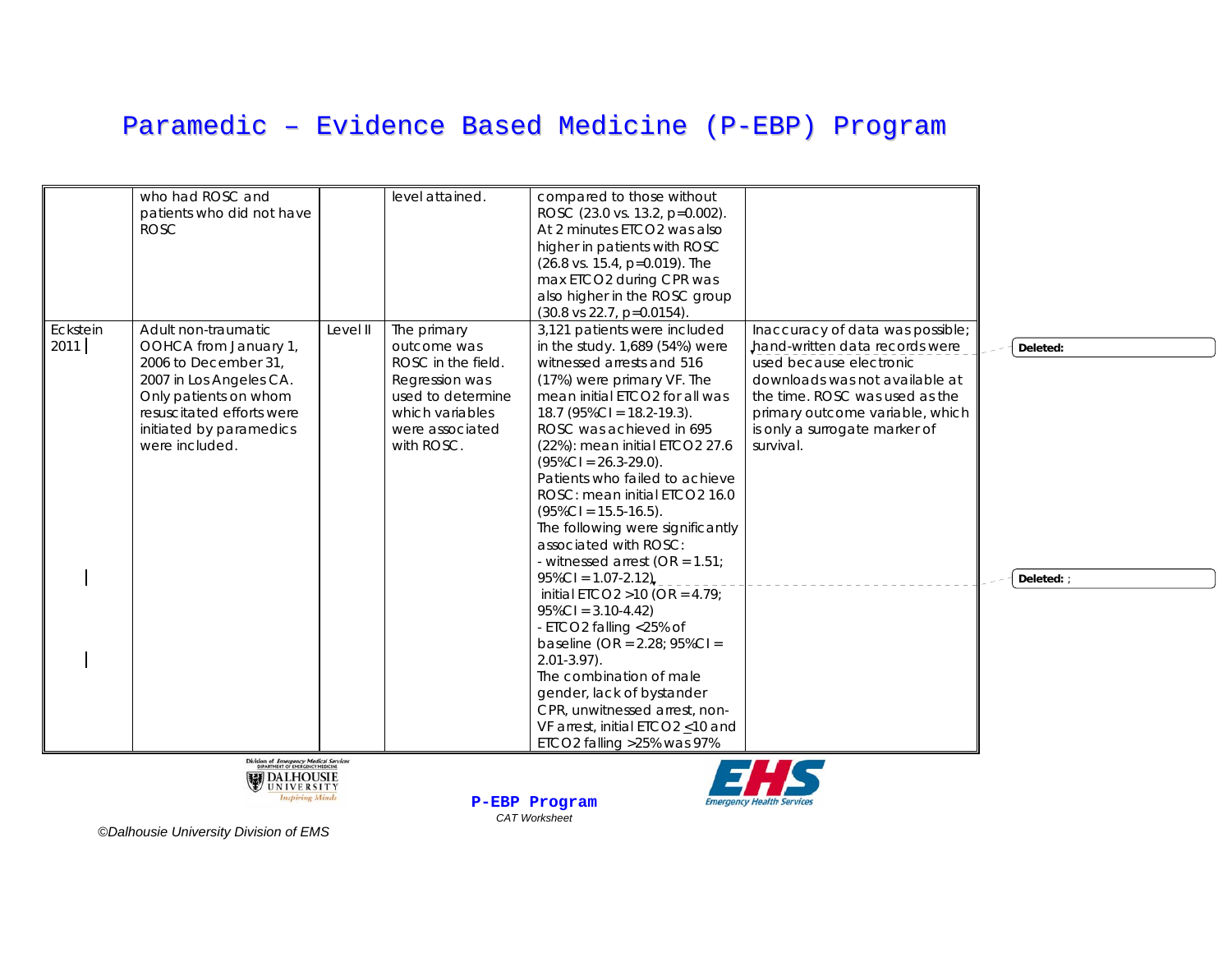|                     |                                                                                                |          |                                                                                                                                                                                                                               | predictive of failure to<br>achieve ROSC.                                                                                                                                                                                                                                                                                                                                                                                                                                                                                                                                                                                                                                                                                                                                                                                    |                                                                                                                                                                                                                                                                                                                                                                                                                                                          |
|---------------------|------------------------------------------------------------------------------------------------|----------|-------------------------------------------------------------------------------------------------------------------------------------------------------------------------------------------------------------------------------|------------------------------------------------------------------------------------------------------------------------------------------------------------------------------------------------------------------------------------------------------------------------------------------------------------------------------------------------------------------------------------------------------------------------------------------------------------------------------------------------------------------------------------------------------------------------------------------------------------------------------------------------------------------------------------------------------------------------------------------------------------------------------------------------------------------------------|----------------------------------------------------------------------------------------------------------------------------------------------------------------------------------------------------------------------------------------------------------------------------------------------------------------------------------------------------------------------------------------------------------------------------------------------------------|
| Heradstveit<br>2012 | All Adult non-traumatic<br>OHCA between January<br>2004 to December 2009 in<br>Bergen, Norway. | Level II | If the following<br>factors affect<br>ETCO2 in OOHCA:<br>cause of arrest.<br>initial rhythm,<br>bystander CPR and<br>time.<br>This service treated<br>918 OHCA patients<br>and Capnography<br>was present in 575<br>Patients. | 575 OOHCA patients with<br>ETCO <sub>2</sub> used were included.<br>Capnography distinguished<br>well between patients with or<br>without ROSC for any initial<br>rhythm and cause of arrest<br>(p<0.001). Clinical studies,<br>ETCO2 > 2.4KPa after 20 min<br>has been shown to predict<br>ROSC and Values <1.3KPa<br>have been associated with no<br><b>ROAC</b><br>Cardiac arrests with<br>respiratory cause had<br>significantly higher levels of<br>ETCO2 compared to primary<br>CA (p<0.001). The impact of<br>Bystander CPR affected the<br>ETCO2 significantly (p=0.003).<br>Initiation of bystander CPR<br>within four minutes after the<br>cardiac arrest resulted in<br>higher values of ETCO2 while<br>CPR started later resulted in<br>lower values. Over time, the<br>trend was decreasing values<br>of ETCO2. | A weakness in the study is the<br>method used for ETCO2<br>recordings. The anaesthesiologist<br>only observed during the first 15<br>min after arrival on scene and<br>then registered the values<br>manually without any further<br>validation of data. Since the<br>tidal-wave capnograph had no<br>automatic recordings, the<br>registered minimum, maximum<br>and average ETCO2 from each<br>patient were based on the<br>anaesthesiologist judgment |

#### **Comments:**

Three studies were chosen. One study was over a twelve month time frame, the other was thirteen months and the last study was for a period of five years. The Asplin study found that patients who had ROSC has higher



**P-EBP Program** *CAT Worksheet*